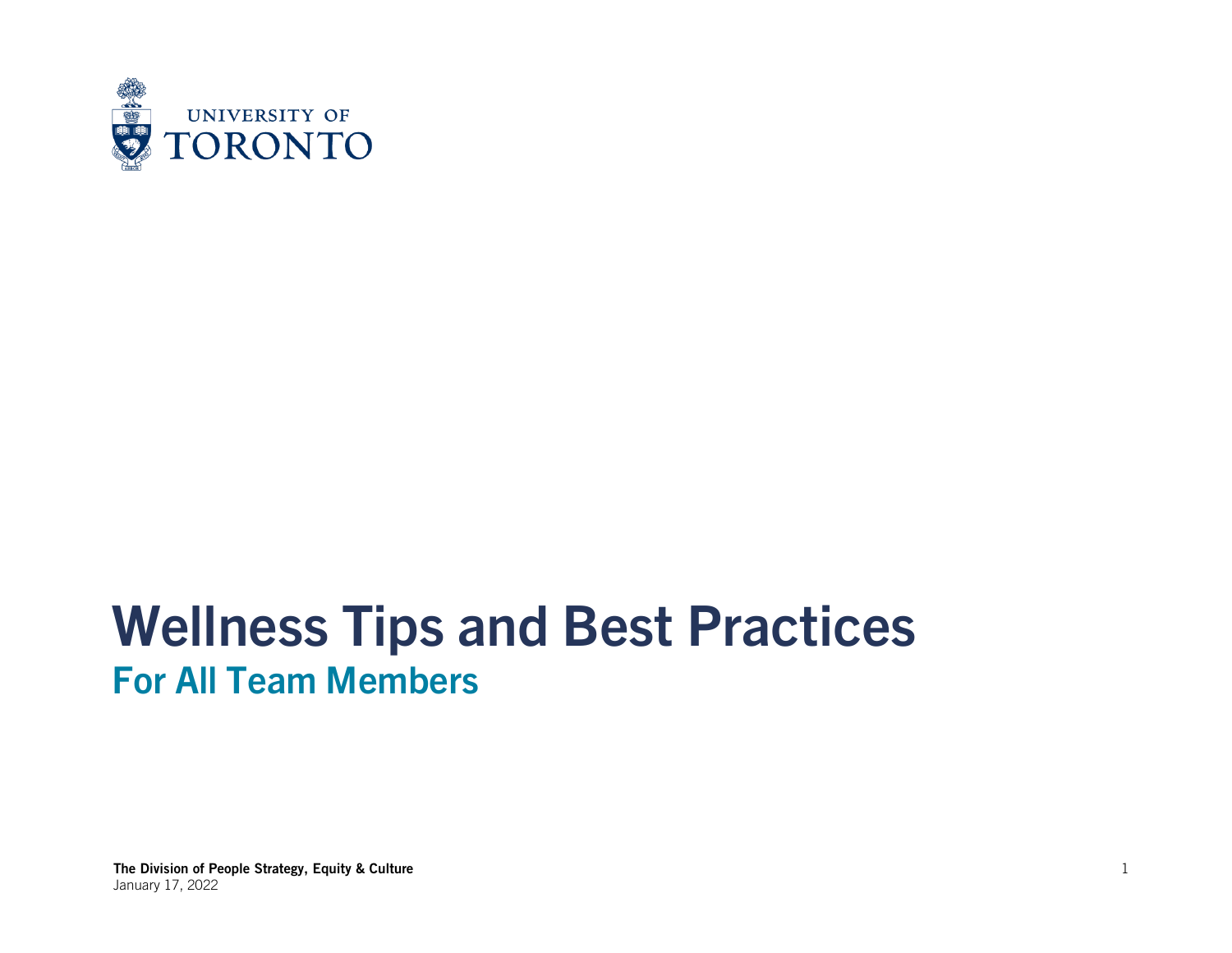# **Contents**

| Making Space for Kindness and Hope   |
|--------------------------------------|
| Time Management                      |
| <b>Meetings</b>                      |
| <b>Email Communication</b>           |
| Employee & Family Assistance Program |

3

4

5

6

7

The new year is an opportunity to reflect on how to make wellness a priority, both professionally and personally. The pandemic continues to take its toll on our physical, emotional, and mental health.

Those of you who are caring for school-age children have likely been challenged by the temporary shift to online schooling and suspension of services and programs. Others have family or friends who require additional assistance. You or your loved ones may even have been ill.

For all these reasons, we are sharing strategies to help you reframe the start of a new year and a new term.

If you have additional wellness strategies, or any questions about how to apply them to your work at U of T, feel free to email our Integrated Wellness Consultant Richa Chodha [\(r.chodha@utoronto.ca\)](mailto:r.chodha@utoronto.ca).

You may also wish to subscribe to the [Wellness at U of T Listserv](mailto:WELLNESSATUOFT-L-request@listserv.utoronto.ca) to receive updates on wellness programs and services.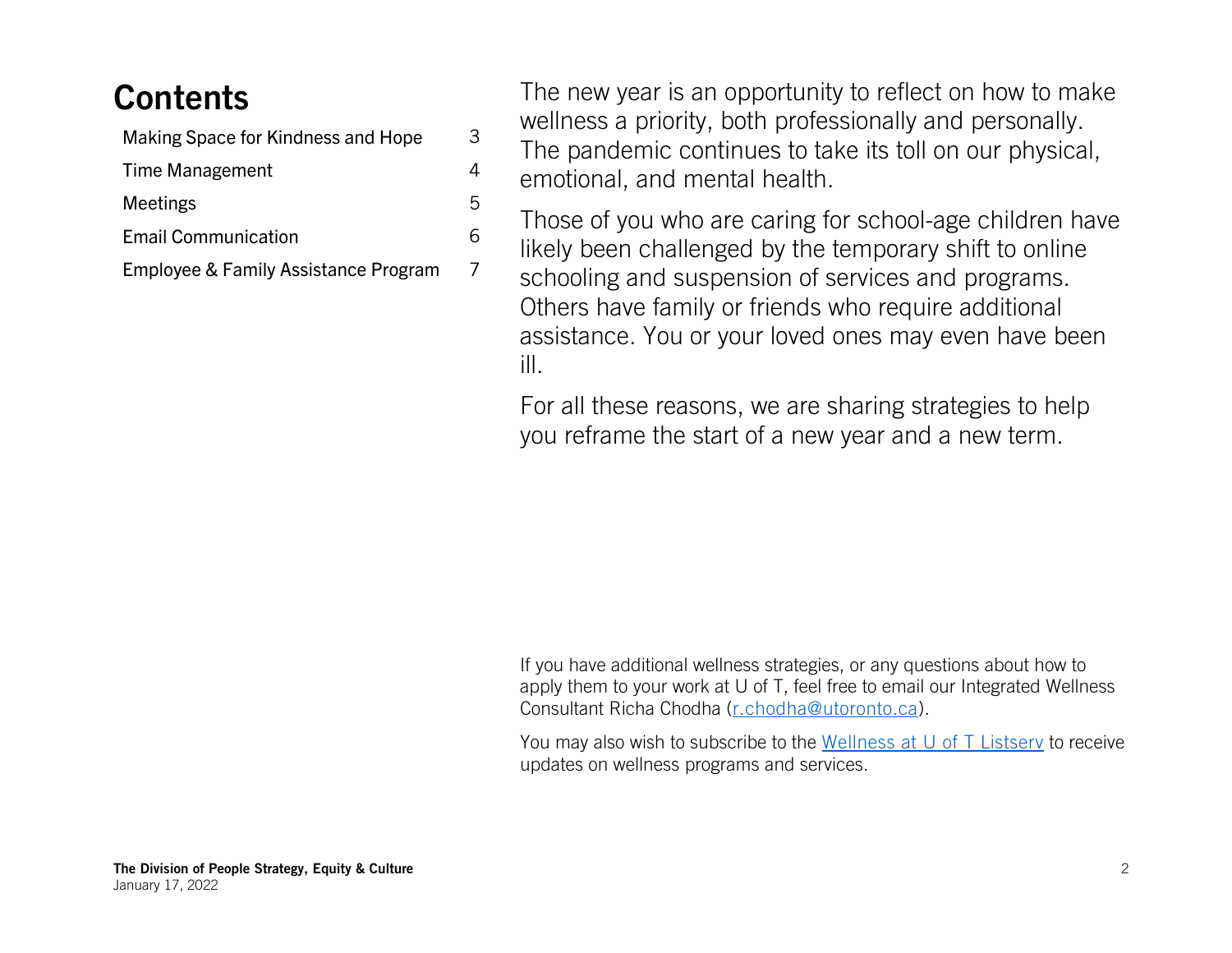#### **Making Space for Kindness & Hope**

- o Consider starting a gratitude journal, in which you identify something you're grateful for each day or each week. There is nothing too small to be grateful for—and the very act of looking can give you a new perspective and sense of hope.
- o Whether you're a manager or a team member, help create a culture of trust. Model the behaviour that you're looking for in others. Follow through and deliver on what you promise; be honest, respectful, and open to others' ideas; be responsive to questions or concerns; support others' success by listening to their needs; and be equity-minded in your approach to your team and your tasks.
- o Seize opportunities to be kind to your colleagues. Recent research at the University of California, among other institutions, identifies the many benefits of "random acts of kindness": from boosting team productivity and creativity to boosting team morale, kindness can also go a long way in creating a workplace in which people feel comfortable to express themselves, be themselves, and even stretch their abilities in new directions.
- o Restore your sense of hope. Remind yourself that the pandemic will end, and recognize how far we have all come in the past two years to meet the "future" of work. Take a moment to reflect on how you have adapted to a new way of working onsite, or have learned new skills in the shift to remote work. What elements could you retain or change to improve the way you work (and/or your team works) in future?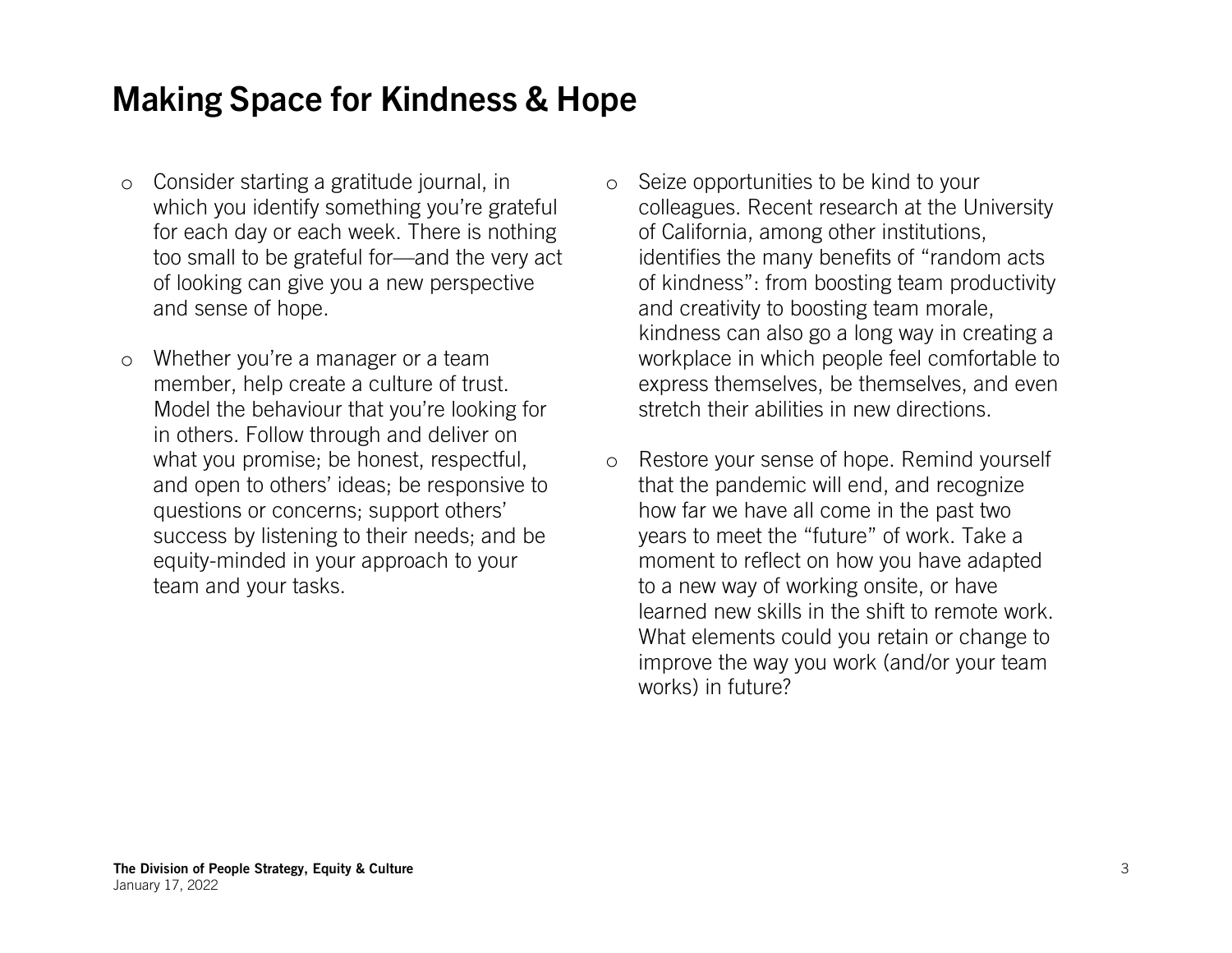### **Time Management**

- o Whether you are working remotely or working on campus, try to create a routine that includes time for your physical, mental, and social well-being. Schedule some regular time (even if it's just 10 minutes) for fitness, healthy meal planning, and a light-hearted leisure activity. Be creative and try new ways to do this, such as following a new fitness video, or trying a new recipe or activity you haven't done in years.
- o If you can, block a lunch break in your calendar and block any time needed for family obligations. Alert your manager or team members about anticipated challenges.
- $\circ$  If possible, try to avoid scheduling meetings between 8:30 am 9:30 am and 11:30 am 1:30 pm. Doing so will provide time away from desks for all and especially those who are caregivers of school-age children. (These times may be needed to get children online for classes or to provide lunch for elementary school children.)
- o Schedule blocks of time in your calendar for uninterrupted time to focus on work. Being productive will also give you a sense of accomplishment and improve your general sense of well-being.
- o Respect time that has been blocked off by your colleagues and co-workers.
- o Determine core meeting hours for your unit and try to adhere to them, except for urgent, time-sensitive issues.
- o Take frequent stretch breaks during the day and get outside for some fresh air even if it's cold out. Just 5-10 minutes can make a difference to your mental well-being.

# **Meetings**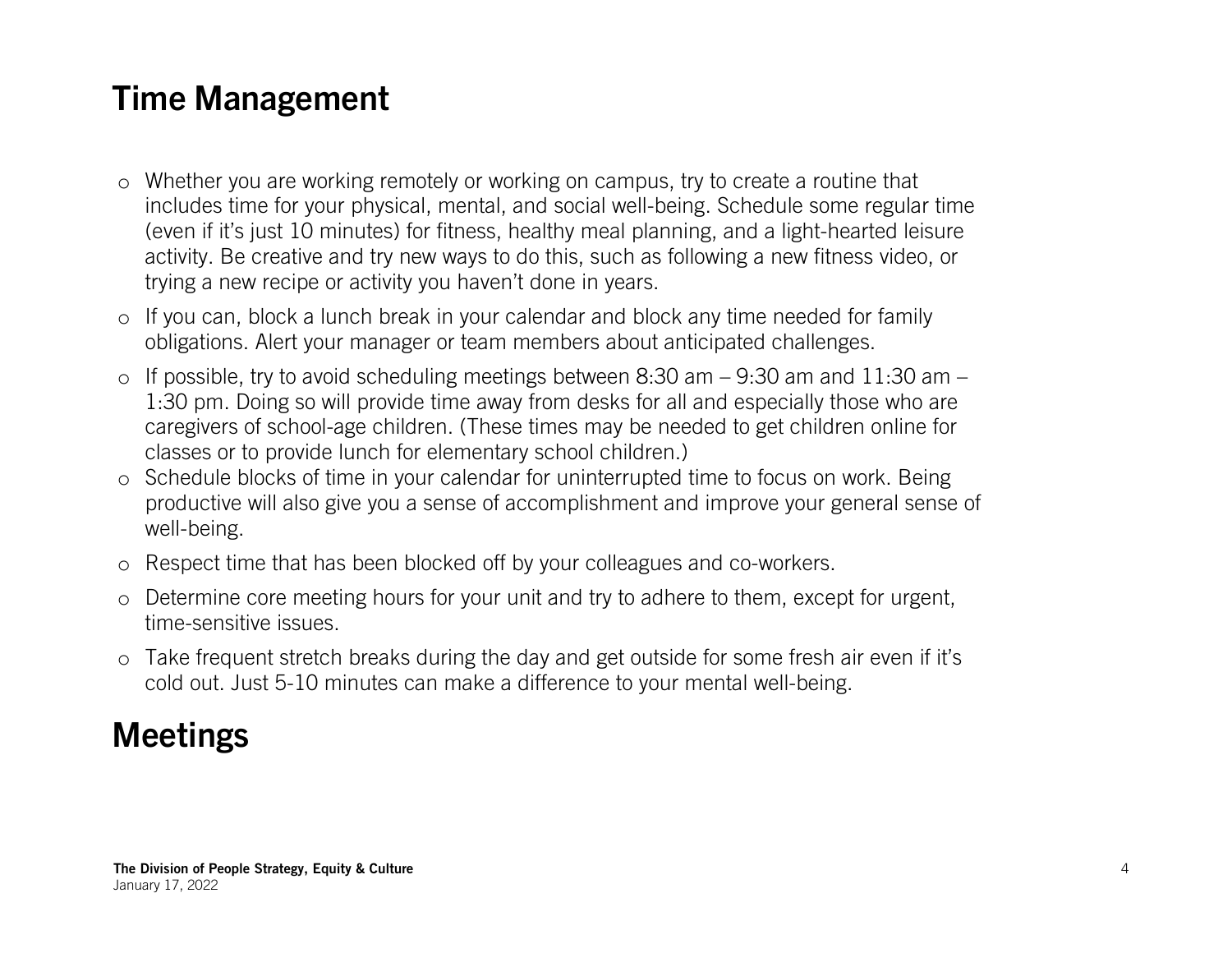- o Consider booking meetings for 20 minutes instead of half an hour and 45 minutes rather than a full hour to allow people to stretch, take a break outside, transition, and/or travel between meetings. Avoid booking back-to-back meetings.
- o When booking a meeting, consider if there are other ways of sharing the information or gathering input.
- o Invite only the required individuals to meetings; free up the calendars of "optional" attendees.
- o Check calendars before booking meetings, and do not book over blocked time without first consulting prospective invitees.
- o Wherever possible, provide a meeting agenda with time designated for each topic and end on time.
- o If working remotely, consider phone calls for one-on-one meetings rather than video calls so participants are freer to move and be away from their computer screens.
- o At the beginning of each virtual or hybrid meeting, establish that it is fine for those participating virtually to join with cameras off, or to stay on mute. Let your colleagues with children know that they do not need to apologize for any background noise and allow them to participate as best they can.
- o Consider introducing walking meetings via the phone or in-person (as circumstances permit) so that you can step outside and get exercise.
- o If possible, reserve one afternoon a week free of meetings for focused and uninterrupted work.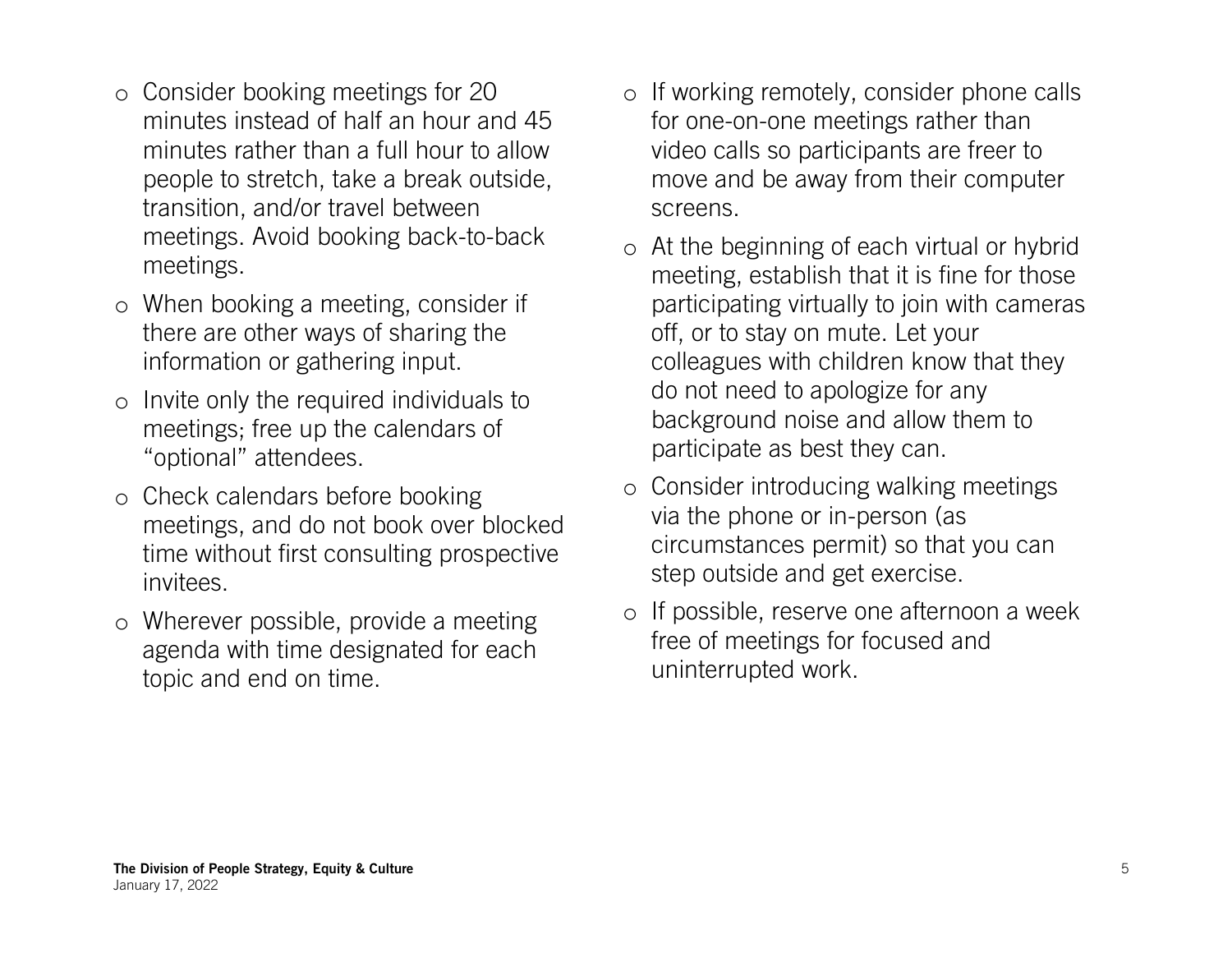## **Email Communications**

- o Keep emails succinct and clear while practising empathy, as you never know what the receiver of the email may be dealing with.
- o Use the c.c. line thoughtfully.
- o Include expected deadlines for a reply or a deliverable to help recipients know what to prioritize and what is urgent.
- o Consider when it makes sense to delay email delivery to reduce pressure to respond. Non-urgent email correspondence can be sent using the delayed delivery function available through Outlook.